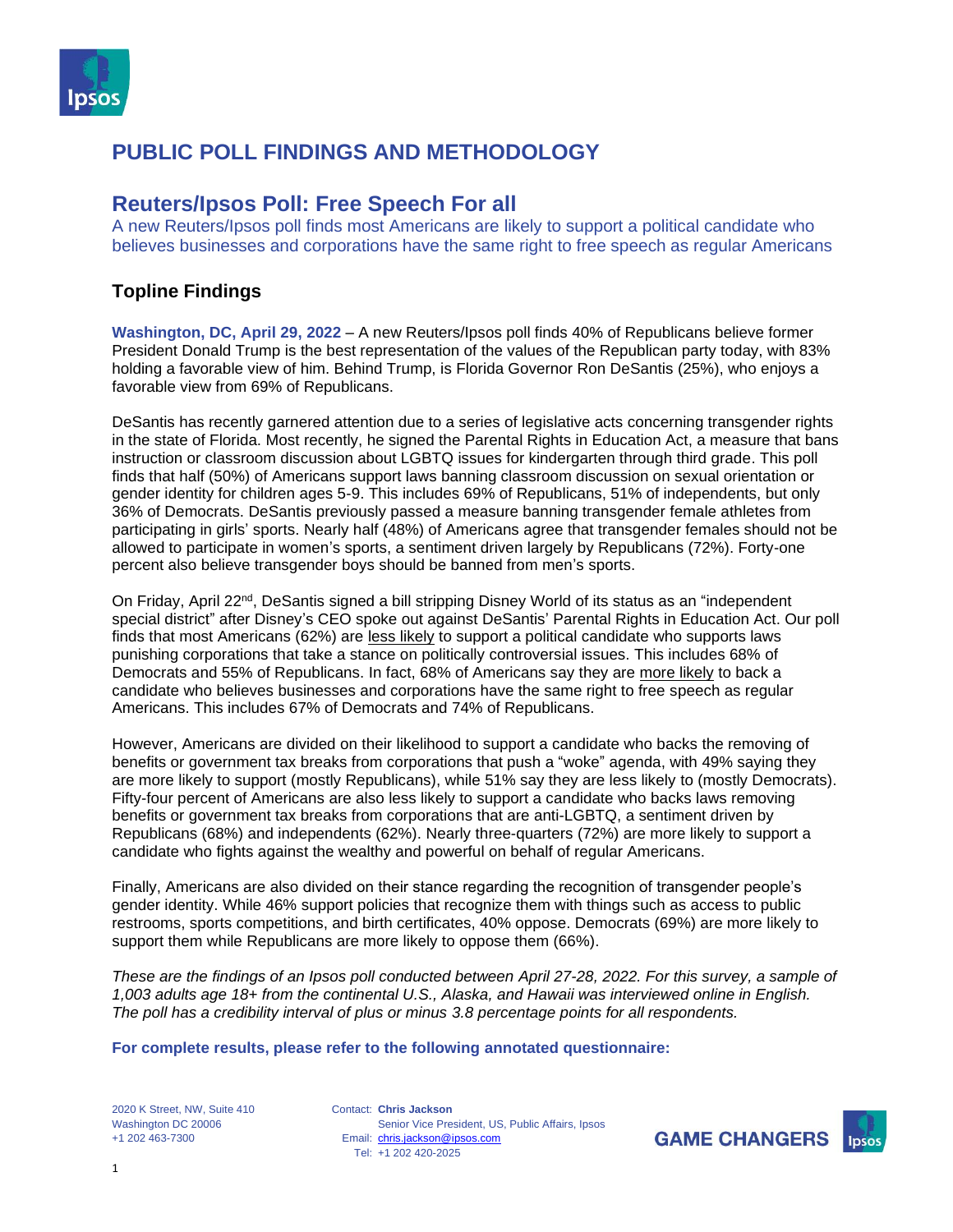

#### **Full Annotated Questionnaire**

|                                                                                                                                                                        |                                      | <b>All</b><br><b>Respondents</b> | <b>Democrat</b> | Republican | Independent |
|------------------------------------------------------------------------------------------------------------------------------------------------------------------------|--------------------------------------|----------------------------------|-----------------|------------|-------------|
|                                                                                                                                                                        | <b>Strong Democrat</b>               | 16%                              | 38%             | 0%         | 0%          |
|                                                                                                                                                                        | Moderate Democrat                    | 17%                              | 41%             | 0%         | 0%          |
|                                                                                                                                                                        | Lean Democrat                        | 9%                               | 21%             | 0%         | 0%          |
|                                                                                                                                                                        | Lean Republican                      | 7%                               | 0%              | 21%        | 0%          |
| With which political party do                                                                                                                                          | Moderate Republican                  | 13%                              | 0%              | 38%        | 0%          |
| you most identify? Summary                                                                                                                                             | Strong Republican                    | 14%                              | 0%              | 41%        | 0%          |
|                                                                                                                                                                        | Independent                          | 16%                              | 0%              | 0%         | 100%        |
|                                                                                                                                                                        | None of these                        | 6%                               | 0%              | 0%         | 0%          |
|                                                                                                                                                                        | <b>DK</b>                            | 2%                               | 0%              | 0%         | 0%          |
|                                                                                                                                                                        | Total                                | 1003                             | 437             | 358        | 138         |
|                                                                                                                                                                        | Democrat                             | 41%                              | 100%            | 0%         | 0%          |
|                                                                                                                                                                        | Republican                           | 35%                              | 0%              | 100%       | 0%          |
| With which political party do<br>you most identify? Detailed                                                                                                           | Independent                          | 16%                              | 0%              | 0%         | 100%        |
|                                                                                                                                                                        | None/DK                              | 8%                               | 0%              | 0%         | 0%          |
|                                                                                                                                                                        | Total                                | 1003                             | 437             | 358        | 138         |
|                                                                                                                                                                        | Very familiar                        | 23%                              | 22%             | 32%        | 17%         |
|                                                                                                                                                                        | Somewhat familiar                    | 21%                              | 21%             | 24%        | 21%         |
| TR3_1. [Ron DeSantis] How<br>familiar are you with the                                                                                                                 | Not very familiar                    | 19%                              | 21%             | 19%        | 21%         |
| following public figures,<br>taking into account all the<br>ways you may have heard                                                                                    | Have heard of them, but<br>that's it | 12%                              | 14%             | 10%        | 13%         |
| about them?                                                                                                                                                            | Have not heard about them            | 24%                              | 21%             | 15%        | 29%         |
|                                                                                                                                                                        | Total                                | 1003                             | 437             | 358        | 138         |
| TR3_1. [Ron DeSantis] How<br>familiar are you with the<br>following public figures,<br>taking into account all the<br>ways you may have heard<br>about them? - Summary | <b>Total Familiar</b>                | 45%                              | 44%             | 56%        | 38%         |
|                                                                                                                                                                        | <b>Total Not Familiar</b>            | 55%                              | 56%             | 44%        | 62%         |
|                                                                                                                                                                        | Total                                | 1003                             | 437             | 358        | 138         |

2020 K Street, NW, Suite 410 Washington DC 20006 +1 202 463-7300

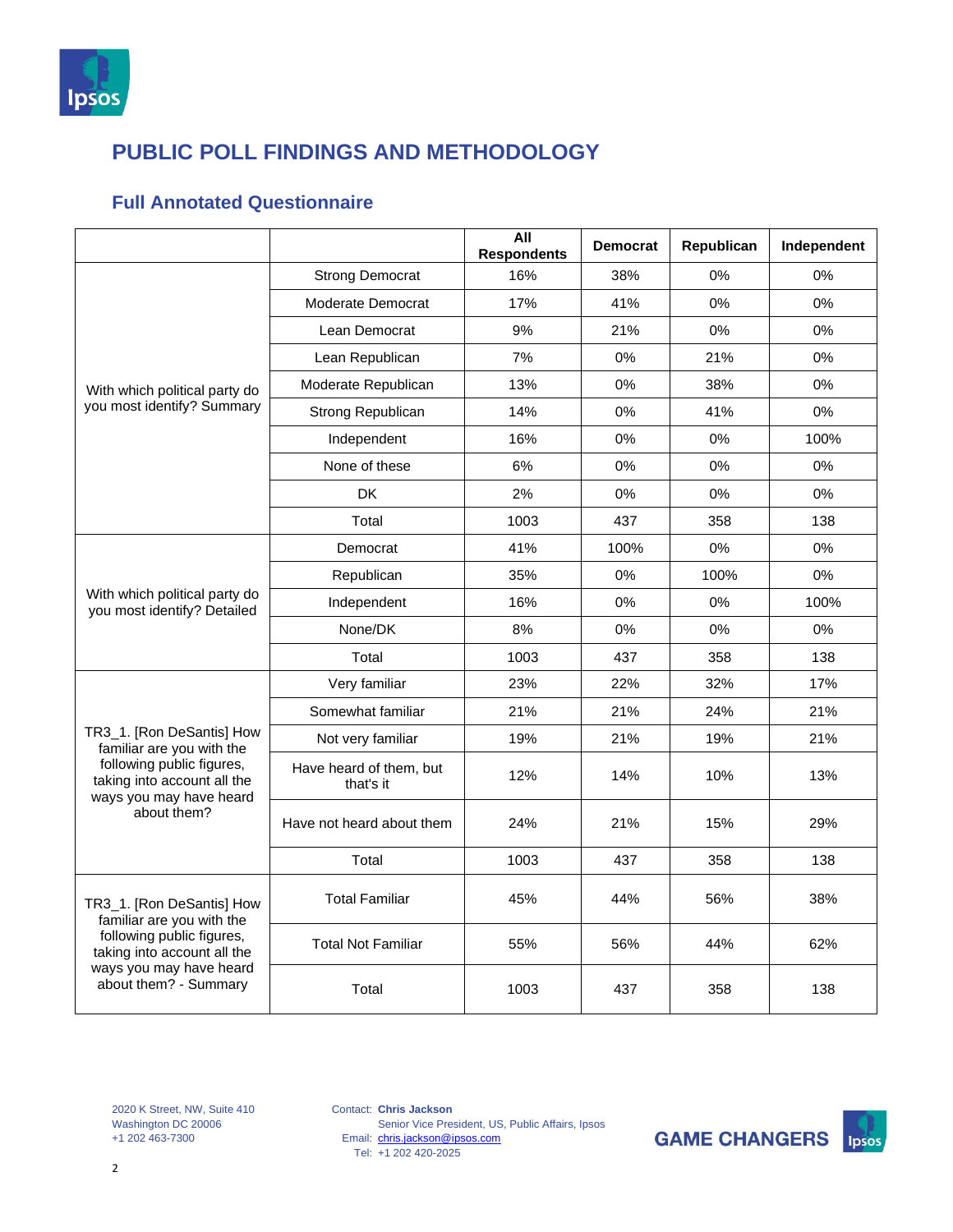

|                                                                                                                                                                        |                                      | All<br><b>Respondents</b> | <b>Democrat</b> | Republican | Independent |
|------------------------------------------------------------------------------------------------------------------------------------------------------------------------|--------------------------------------|---------------------------|-----------------|------------|-------------|
|                                                                                                                                                                        | Very familiar                        | 59%                       | 67%             | 61%        | 45%         |
|                                                                                                                                                                        | Somewhat familiar                    | 28%                       | 26%             | 26%        | 37%         |
| TR3_2. [Joe Biden] How<br>familiar are you with the                                                                                                                    | Not very familiar                    | 6%                        | 4%              | 6%         | 5%          |
| following public figures,<br>taking into account all the<br>ways you may have heard                                                                                    | Have heard of them, but<br>that's it | 6%                        | 2%              | 6%         | 9%          |
| about them?                                                                                                                                                            | Have not heard about them            | 1%                        | 1%              | 1%         | 4%          |
|                                                                                                                                                                        | Total                                | 1003                      | 437             | 358        | 138         |
| TR3_2. [Joe Biden] How<br>familiar are you with the                                                                                                                    | <b>Total Familiar</b>                | 87%                       | 93%             | 87%        | 82%         |
| following public figures,<br>taking into account all the<br>ways you may have heard<br>about them? - Summary                                                           | <b>Total Not Familiar</b>            | 13%                       | 7%              | 13%        | 18%         |
|                                                                                                                                                                        | Total                                | 1003                      | 437             | 358        | 138         |
|                                                                                                                                                                        | Very familiar                        | 62%                       | 65%             | 72%        | 47%         |
|                                                                                                                                                                        | Somewhat familiar                    | 28%                       | 27%             | 22%        | 34%         |
| TR3_3. [Donald Trump]<br>How familiar are you with                                                                                                                     | Not very familiar                    | 5%                        | 5%              | 3%         | 8%          |
| the following public figures,<br>taking into account all the<br>ways you may have heard                                                                                | Have heard of them, but<br>that's it | 4%                        | 2%              | 2%         | 5%          |
| about them?                                                                                                                                                            | Have not heard about them            | 1%                        | 0%              | 0%         | 6%          |
|                                                                                                                                                                        | Total                                | 1003                      | 437             | 358        | 138         |
| TR3_3. [Donald Trump]<br>How familiar are you with<br>the following public figures,<br>taking into account all the<br>ways you may have heard<br>about them? - Summary | <b>Total Familiar</b>                | 90%                       | 92%             | 94%        | 81%         |
|                                                                                                                                                                        | <b>Total Not Familiar</b>            | 10%                       | 8%              | 6%         | 19%         |
|                                                                                                                                                                        | Total                                | 1003                      | 437             | 358        | 138         |

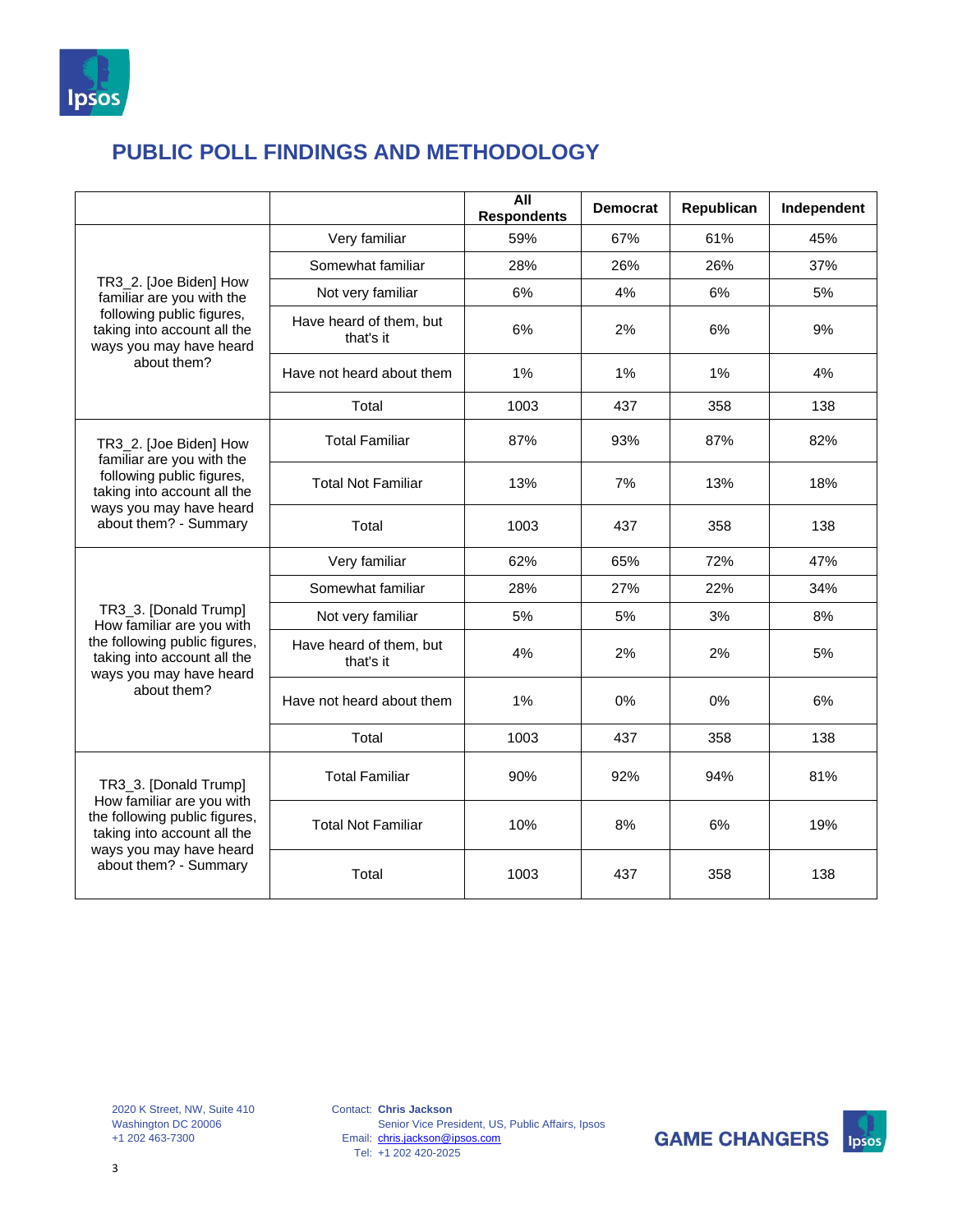

|                                                                                                                                               |                                      | All<br><b>Respondents</b> | <b>Democrat</b> | Republican | Independent |
|-----------------------------------------------------------------------------------------------------------------------------------------------|--------------------------------------|---------------------------|-----------------|------------|-------------|
|                                                                                                                                               | Very familiar                        | 45%                       | 53%             | 44%        | 38%         |
|                                                                                                                                               | Somewhat familiar                    | 33%                       | 32%             | 34%        | 34%         |
| TR3_4. [Kamala Harris]<br>How familiar are you with                                                                                           | Not very familiar                    | 12%                       | 10%             | 13%        | 13%         |
| the following public figures,<br>taking into account all the<br>ways you may have heard                                                       | Have heard of them, but<br>that's it | 6%                        | 2%              | 7%         | 6%          |
| about them?                                                                                                                                   | Have not heard about them            | 4%                        | 2%              | 2%         | 9%          |
|                                                                                                                                               | Total                                | 1003                      | 437             | 358        | 138         |
| TR3 4. [Kamala Harris]                                                                                                                        | <b>Total Familiar</b>                | 78%                       | 85%             | 79%        | 72%         |
| How familiar are you with<br>the following public figures,<br>taking into account all the<br>ways you may have heard<br>about them? - Summary | <b>Total Not Familiar</b>            | 22%                       | 15%             | 21%        | 28%         |
|                                                                                                                                               | Total                                | 1003                      | 437             | 358        | 138         |
|                                                                                                                                               | Very favorable                       | 12%                       | 4%              | 26%        | 7%          |
|                                                                                                                                               | Somewhat favorable                   | 9%                        | 6%              | 18%        | 3%          |
| TR4_1. [Ron DeSantis]                                                                                                                         | Lean towards favorable               | 19%                       | 15%             | 25%        | 19%         |
| Would you say you are<br>generally favorable or<br>unfavorable towards these                                                                  | Lean towards unfavorable             | 24%                       | 22%             | 21%        | 26%         |
| public figures?                                                                                                                               | Somewhat unfavorable                 | 9%                        | 12%             | 3%         | 16%         |
|                                                                                                                                               | Very unfavorable                     | 26%                       | 40%             | 7%         | 29%         |
|                                                                                                                                               | Total                                | 1003                      | 437             | 358        | 138         |
| TR4_1. [Ron DeSantis]<br>Would you say you are<br>generally favorable or<br>unfavorable towards these<br>public figures? - Summary            | <b>Total Favorable</b>               | 40%                       | 25%             | 69%        | 29%         |
|                                                                                                                                               | <b>Total Unfavorable</b>             | 60%                       | 75%             | 31%        | 71%         |
|                                                                                                                                               | Total                                | 1003                      | 437             | 358        | 138         |

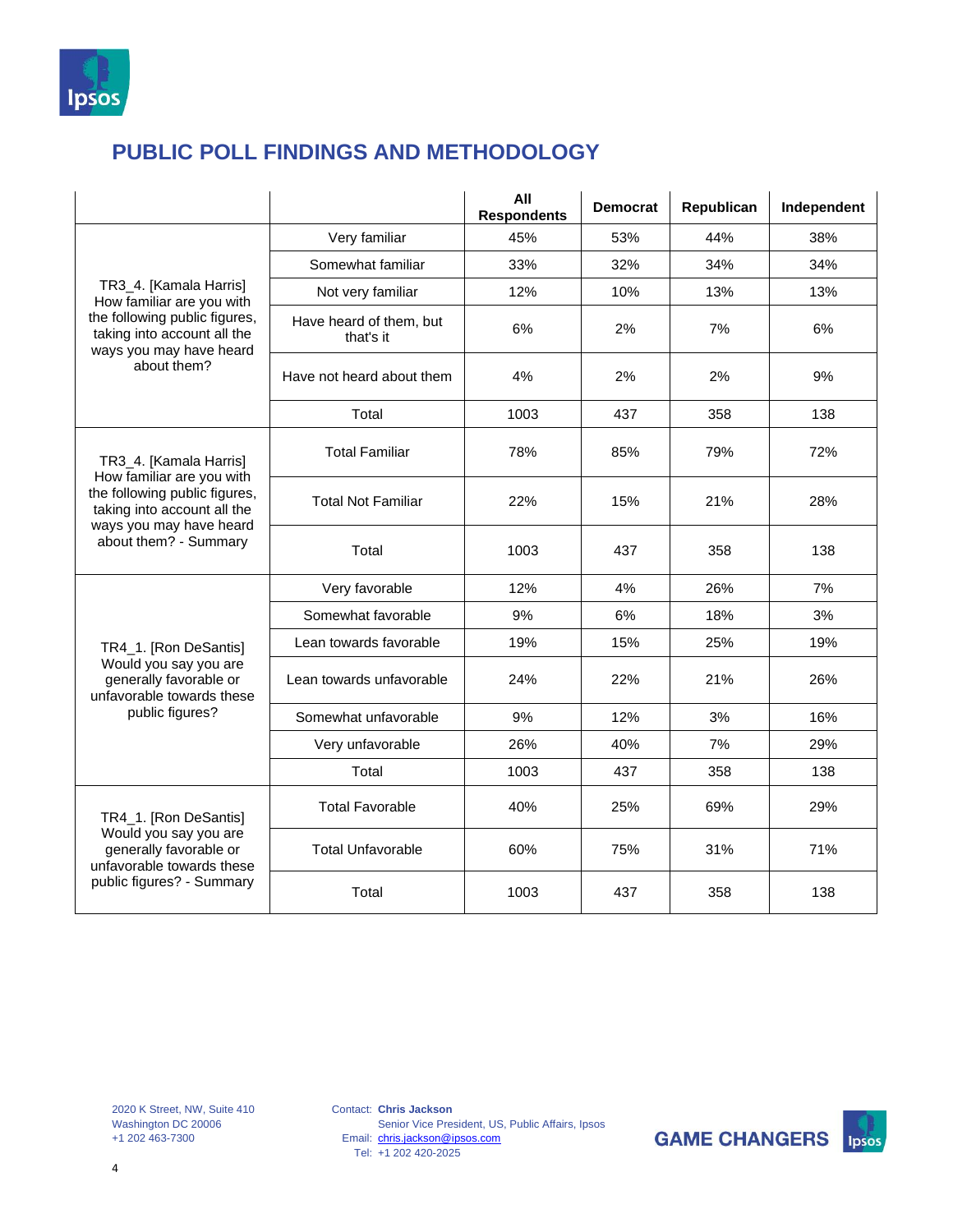

|                                                                              |                          | <b>All</b><br><b>Respondents</b> | <b>Democrat</b> | Republican | Independent |
|------------------------------------------------------------------------------|--------------------------|----------------------------------|-----------------|------------|-------------|
|                                                                              | Very favorable           | 19%                              | 38%             | 4%         | 12%         |
|                                                                              | Somewhat favorable       | 17%                              | 33%             | 4%         | 8%          |
| TR4_2. [Joe Biden] Would<br>you say you are generally                        | Lean towards favorable   | 13%                              | 15%             | 7%         | 20%         |
| favorable or unfavorable                                                     | Lean towards unfavorable | 11%                              | 7%              | 10%        | 18%         |
| towards these public<br>figures?                                             | Somewhat unfavorable     | 8%                               | 2%              | 10%        | 16%         |
|                                                                              | Very unfavorable         | 31%                              | 4%              | 66%        | 26%         |
|                                                                              | Total                    | 1003                             | 437             | 358        | 138         |
| TR4_2. [Joe Biden] Would                                                     | <b>Total Favorable</b>   | 50%                              | 86%             | 14%        | 39%         |
| you say you are generally<br>favorable or unfavorable                        | Total Unfavorable        | 50%                              | 14%             | 86%        | 61%         |
| towards these public<br>figures? - Summary                                   | Total                    | 1003                             | 437             | 358        | 138         |
|                                                                              | Very favorable           | 20%                              | 5%              | 46%        | 7%          |
|                                                                              | Somewhat favorable       | 15%                              | 7%              | 24%        | 13%         |
| TR4_3. [Donald Trump]                                                        | Lean towards favorable   | 11%                              | 5%              | 14%        | 16%         |
| Would you say you are<br>generally favorable or<br>unfavorable towards these | Lean towards unfavorable | 9%                               | 7%              | 7%         | 15%         |
| public figures?                                                              | Somewhat unfavorable     | 7%                               | 6%              | 5%         | 14%         |
|                                                                              | Very unfavorable         | 39%                              | 70%             | 6%         | 35%         |
|                                                                              | Total                    | 1003                             | 437             | 358        | 138         |
| TR4_3. [Donald Trump]                                                        | <b>Total Favorable</b>   | 45%                              | 17%             | 83%        | 36%         |
| Would you say you are<br>generally favorable or<br>unfavorable towards these | <b>Total Unfavorable</b> | 55%                              | 83%             | 17%        | 64%         |
| public figures? - Summary                                                    | Total                    | 1003                             | 437             | 358        | 138         |
|                                                                              | Very favorable           | 16%                              | 31%             | 2%         | 11%         |
|                                                                              | Somewhat favorable       | 19%                              | 36%             | 5%         | 7%          |
| TR4_4. [Kamala Harris]                                                       | Lean towards favorable   | 14%                              | 15%             | 8%         | 21%         |
| Would you say you are<br>generally favorable or<br>unfavorable towards these | Lean towards unfavorable | 13%                              | 9%              | 12%        | 18%         |
| public figures?                                                              | Somewhat unfavorable     | 8%                               | 5%              | 9%         | 12%         |
|                                                                              | Very unfavorable         | 31%                              | 4%              | 63%        | 31%         |
|                                                                              | Total                    | 1003                             | 437             | 358        | 138         |

2020 K Street, NW, Suite 410 Washington DC 20006 +1 202 463-7300

Contact: **Chris Jackson**

Email: Tel: Senior Vice President, US, Public Affairs, Ipsos [chris.jackson@ipsos.com](mailto:chris.jackson@ipsos.com) +1 202 420-2025

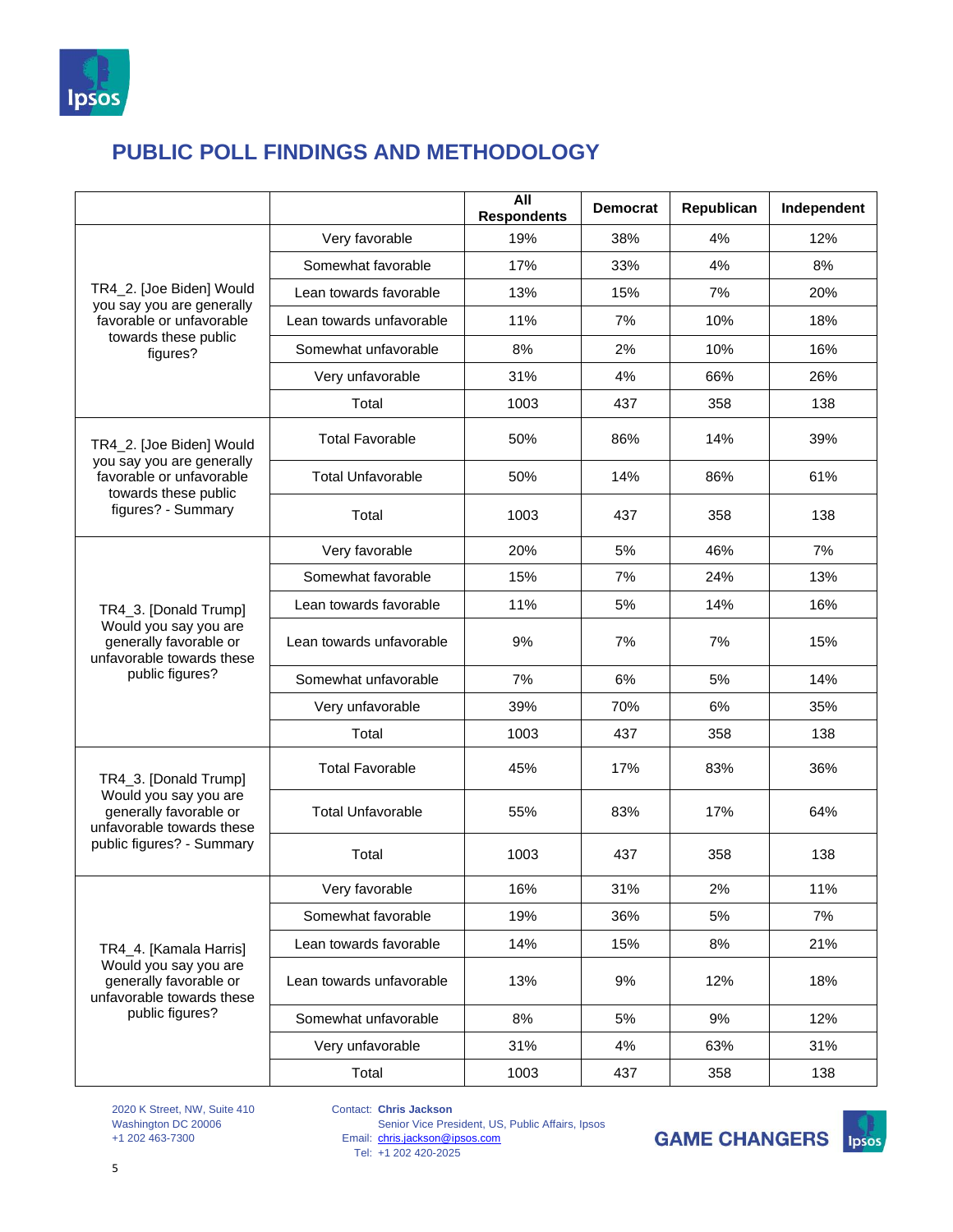

| TR4_4. [Kamala Harris]<br><b>Total Favorable</b><br>82%<br>16%<br>48%<br>Would you say you are<br>generally favorable or                                  | 39%<br>61%<br>138 |
|-----------------------------------------------------------------------------------------------------------------------------------------------------------|-------------------|
|                                                                                                                                                           |                   |
| <b>Total Unfavorable</b><br>52%<br>18%<br>84%<br>unfavorable towards these                                                                                |                   |
| Total<br>1003<br>437<br>358<br>public figures? - Summary                                                                                                  |                   |
| <b>Former President Donald</b><br>27%<br>22%<br>40%<br>Trump                                                                                              | 17%               |
| Florida Governor Ron<br>7%<br>13%<br>25%<br><b>DeSantis</b>                                                                                               | 10%               |
| <b>Texas Governor Greg</b><br>7%<br>7%<br>9%<br>Abbott                                                                                                    | 9%                |
| 1. Who do you think best<br>Senate Minority Leader<br>represents the values of the<br>6%<br>7%<br>7%<br><b>Mitch McConnell</b><br>Republican Party today? | 4%                |
| U.S. Representative Liz<br>12%<br>21%<br>6%<br>Cheney                                                                                                     | 6%                |
| Other<br>3%<br>3%<br>2%                                                                                                                                   | 1%                |
| No one<br>32%<br>34%<br>12%                                                                                                                               | 53%               |
| Total<br>1003<br>437<br>358                                                                                                                               | 138               |
| 32%<br>Strongly support<br>17%<br>55%                                                                                                                     | 25%               |
| 2_1. [Laws that ban<br>18%<br>19%<br>14%<br>Somewhat support<br>classroom discussion on                                                                   | 26%               |
| sexual orientation or gender<br>16%<br>10%<br>Somewhat oppose<br>20%                                                                                      | 16%               |
| identity for children ages 5-<br>23%<br>14%<br>Strongly oppose<br>35%<br>9] Please indicate if you                                                        | 13%               |
| support or oppose the<br>Not sure<br>12%<br>9%<br>6%<br>following                                                                                         | 20%               |
| Total<br>1003<br>437<br>358                                                                                                                               | 138               |
| 50%<br><b>Total Support</b><br>36%<br>69%<br>2_1. [Laws that ban                                                                                          | 51%               |
| classroom discussion on<br><b>Total Oppose</b><br>38%<br>55%<br>25%<br>sexual orientation or gender                                                       | 29%               |
| identity for children ages 5-<br><b>Total Not Sure</b><br>12%<br>9%<br>6%<br>9] Please indicate if you<br>support or oppose the                           | 20%               |
| following - Summary<br>Total<br>1003<br>437<br>358                                                                                                        | 138               |
| 11%<br>Strongly support<br>9%<br>9%                                                                                                                       | 7%                |
| 2_2. [Passing laws that<br>Somewhat support<br>19%<br>18%<br>22%<br>penalize businesses who                                                               | 16%               |
| take a stance on<br>23%<br>20%<br>28%<br>Somewhat oppose                                                                                                  | 20%               |
| controversial social issues]<br>Strongly oppose<br>30%<br>38%<br>24%<br>Please indicate if you                                                            | 28%               |
| support or oppose the<br>19%<br>Not sure<br>15%<br>15%<br>following                                                                                       | 29%               |
| 1003<br>437<br>Total<br>358                                                                                                                               | 138               |

2020 K Street, NW, Suite 410 Washington DC 20006 +1 202 463-7300

Contact: **Chris Jackson**

Email: Senior Vice President, US, Public Affairs, Ipsos [chris.jackson@ipsos.com](mailto:chris.jackson@ipsos.com)



Tel: +1 202 420-2025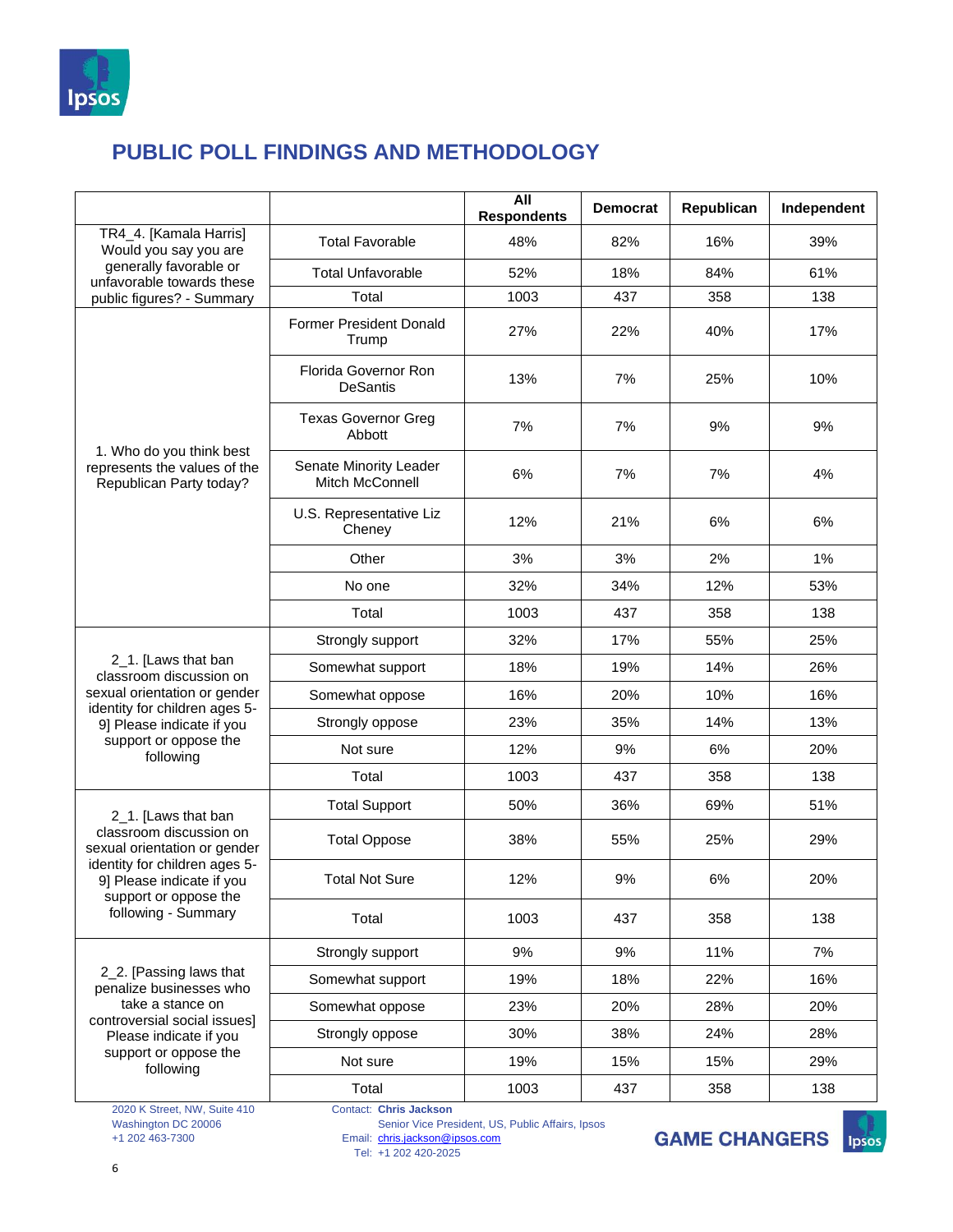

|                                                                                                                                                                                                                                                                                                    |                       | All<br><b>Respondents</b> | <b>Democrat</b> | Republican | Independent |
|----------------------------------------------------------------------------------------------------------------------------------------------------------------------------------------------------------------------------------------------------------------------------------------------------|-----------------------|---------------------------|-----------------|------------|-------------|
| 2_2. [Passing laws that<br>penalize businesses who<br>take a stance on<br>controversial social issues]                                                                                                                                                                                             | <b>Total Support</b>  | 28%                       | 27%             | 33%        | 23%         |
|                                                                                                                                                                                                                                                                                                    | <b>Total Oppose</b>   | 53%                       | 58%             | 52%        | 48%         |
| Please indicate if you<br>support or oppose the                                                                                                                                                                                                                                                    | <b>Total Not Sure</b> | 19%                       | 15%             | 15%        | 29%         |
| following - Summary                                                                                                                                                                                                                                                                                | Total                 | 1003                      | 437             | 358        | 138         |
|                                                                                                                                                                                                                                                                                                    | Strongly support      | 26%                       | 46%             | 10%        | 9%          |
| 2_3. [Policies that recognize<br>transgender people's                                                                                                                                                                                                                                              | Somewhat support      | 20%                       | 23%             | 16%        | 27%         |
| gender identity, such as<br>access to public restrooms,                                                                                                                                                                                                                                            | Somewhat oppose       | 16%                       | 11%             | 21%        | 18%         |
| sports competitions, and<br>birth certificates] Please                                                                                                                                                                                                                                             | Strongly oppose       | 24%                       | 10%             | 45%        | 18%         |
| indicate if you support or                                                                                                                                                                                                                                                                         | Not sure              | 14%                       | 10%             | 8%         | 28%         |
| oppose the following                                                                                                                                                                                                                                                                               | Total                 | 1003                      | 437             | 358        | 138         |
| 2_3. [Policies that recognize<br>transgender peoples gender                                                                                                                                                                                                                                        | <b>Total Support</b>  | 46%                       | 69%             | 26%        | 36%         |
| identity, such as access to<br>public restrooms, sports                                                                                                                                                                                                                                            | <b>Total Oppose</b>   | 40%                       | 21%             | 66%        | 36%         |
| competitions, and birth<br>certificates] Please indicate                                                                                                                                                                                                                                           | <b>Total Not Sure</b> | 14%                       | 10%             | 8%         | 28%         |
| if you support or oppose the<br>following - Summary                                                                                                                                                                                                                                                | Total                 | 1003                      | 437             | 358        | 138         |
| TM2062Y21_1. [Doctors                                                                                                                                                                                                                                                                              | Strongly agree        | 29%                       | 14%             | 50%        | 20%         |
| should be banned from<br>providing transgender                                                                                                                                                                                                                                                     | Somewhat agree        | 17%                       | 16%             | 19%        | 19%         |
| minors with treatments that<br>help change their physical                                                                                                                                                                                                                                          | Somewhat disagree     | 16%                       | 19%             | 13%        | 19%         |
| characteristics to better<br>resemble their gender                                                                                                                                                                                                                                                 | Strongly disagree     | 20%                       | 35%             | 8%         | 11%         |
| identity.] To what extent do<br>you agree or disagree with                                                                                                                                                                                                                                         | Not sure              | 18%                       | 16%             | 9%         | 32%         |
| the following statements?                                                                                                                                                                                                                                                                          | Total                 | 1003                      | 437             | 358        | 138         |
| TM2062Y21_1. [Doctors<br>should be banned from<br>providing transgender<br>minors with treatments that<br>help change their physical<br>characteristics to better<br>resemble their gender<br>identity.] To what extent do<br>you agree or disagree with<br>the following statements? -<br>Summary | Total Agree           | 46%                       | 30%             | 70%        | 38%         |
|                                                                                                                                                                                                                                                                                                    | <b>Total Disagree</b> | 36%                       | 54%             | 21%        | 30%         |
|                                                                                                                                                                                                                                                                                                    | <b>Total Not Sure</b> | 18%                       | 16%             | 9%         | 32%         |
|                                                                                                                                                                                                                                                                                                    | Total                 | 1003                      | 437             | 358        | 138         |

2020 K Street, NW, Suite 410 Washington DC 20006 +1 202 463-7300

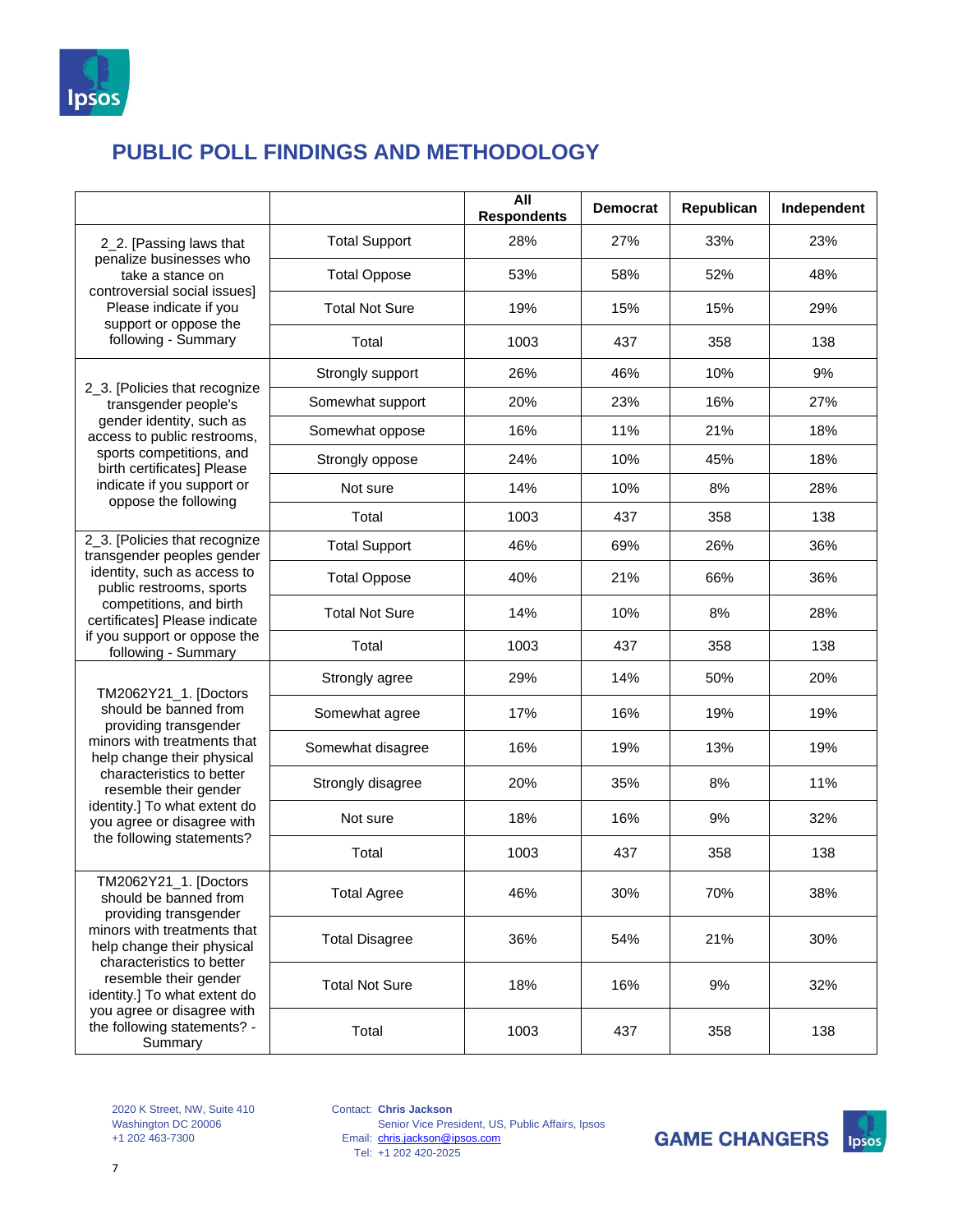

|                                                                                                                                                                      |                       | All<br><b>Respondents</b> | <b>Democrat</b> | Republican | Independent |
|----------------------------------------------------------------------------------------------------------------------------------------------------------------------|-----------------------|---------------------------|-----------------|------------|-------------|
| TM2062Y21 2.<br>[Transgender girls should be                                                                                                                         | Strongly agree        | 16%                       | 27%             | 7%         | 8%          |
|                                                                                                                                                                      | Somewhat agree        | 19%                       | 24%             | 12%        | 21%         |
| allowed to participate in<br>women's sports.] To what                                                                                                                | Somewhat disagree     | 16%                       | 17%             | 16%        | 17%         |
| extent do you agree or                                                                                                                                               | Strongly disagree     | 32%                       | 16%             | 56%        | 26%         |
| disagree with the following<br>statements?                                                                                                                           | Not sure              | 17%                       | 17%             | 8%         | 28%         |
|                                                                                                                                                                      | Total                 | 1003                      | 437             | 358        | 138         |
| TM2062Y21_2.                                                                                                                                                         | <b>Total Agree</b>    | 35%                       | 51%             | 19%        | 29%         |
| [Transgender girls should be<br>allowed to participate in<br>women's sports.] To what                                                                                | <b>Total Disagree</b> | 48%                       | 32%             | 72%        | 43%         |
| extent do you agree or<br>disagree with the following                                                                                                                | <b>Total Not Sure</b> | 17%                       | 17%             | 8%         | 28%         |
| statements? - Summary                                                                                                                                                | Total                 | 1003                      | 437             | 358        | 138         |
|                                                                                                                                                                      | Strongly agree        | 19%                       | 30%             | 13%        | 8%          |
| TM2062Y21_3.<br>[Transgender boys should                                                                                                                             | Somewhat agree        | 22%                       | 27%             | 16%        | 26%         |
| be allowed to participate in<br>men's sports.] To what                                                                                                               | Somewhat disagree     | 16%                       | 13%             | 18%        | 16%         |
| extent do you agree or                                                                                                                                               | Strongly disagree     | 26%                       | 13%             | 44%        | 21%         |
| disagree with the following<br>statements?                                                                                                                           | Not sure              | 18%                       | 16%             | 10%        | 29%         |
|                                                                                                                                                                      | Total                 | 1003                      | 437             | 358        | 138         |
| TM2062Y21 3.                                                                                                                                                         | <b>Total Agree</b>    | 41%                       | 58%             | 28%        | 34%         |
| [Transgender boys should<br>be allowed to participate in<br>men's sports.] To what                                                                                   | <b>Total Disagree</b> | 41%                       | 26%             | 62%        | 36%         |
| extent do you agree or<br>disagree with the following                                                                                                                | <b>Total Not Sure</b> | 18%                       | 16%             | 10%        | 29%         |
| statements? - Summary                                                                                                                                                | Total                 | 1003                      | 437             | 358        | 138         |
| TM3032Y22_1. [Supports<br>laws to punish corporations<br>that take stands on<br>politically controversial<br>issues] In the upcoming<br>elections this November, are | Much more likely      | 11%                       | 8%              | 15%        | 11%         |
|                                                                                                                                                                      | Somewhat more likely  | 27%                       | 24%             | 30%        | 26%         |
|                                                                                                                                                                      | Somewhat less likely  | 38%                       | 38%             | 38%        | 37%         |
| you more or less likely to<br>support a candidate who                                                                                                                | Much less likely      | 24%                       | 30%             | 16%        | 25%         |
| does the following?                                                                                                                                                  | Total                 | 1003                      | 437             | 358        | 138         |

2020 K Street, NW, Suite 410 Washington DC 20006 +1 202 463-7300

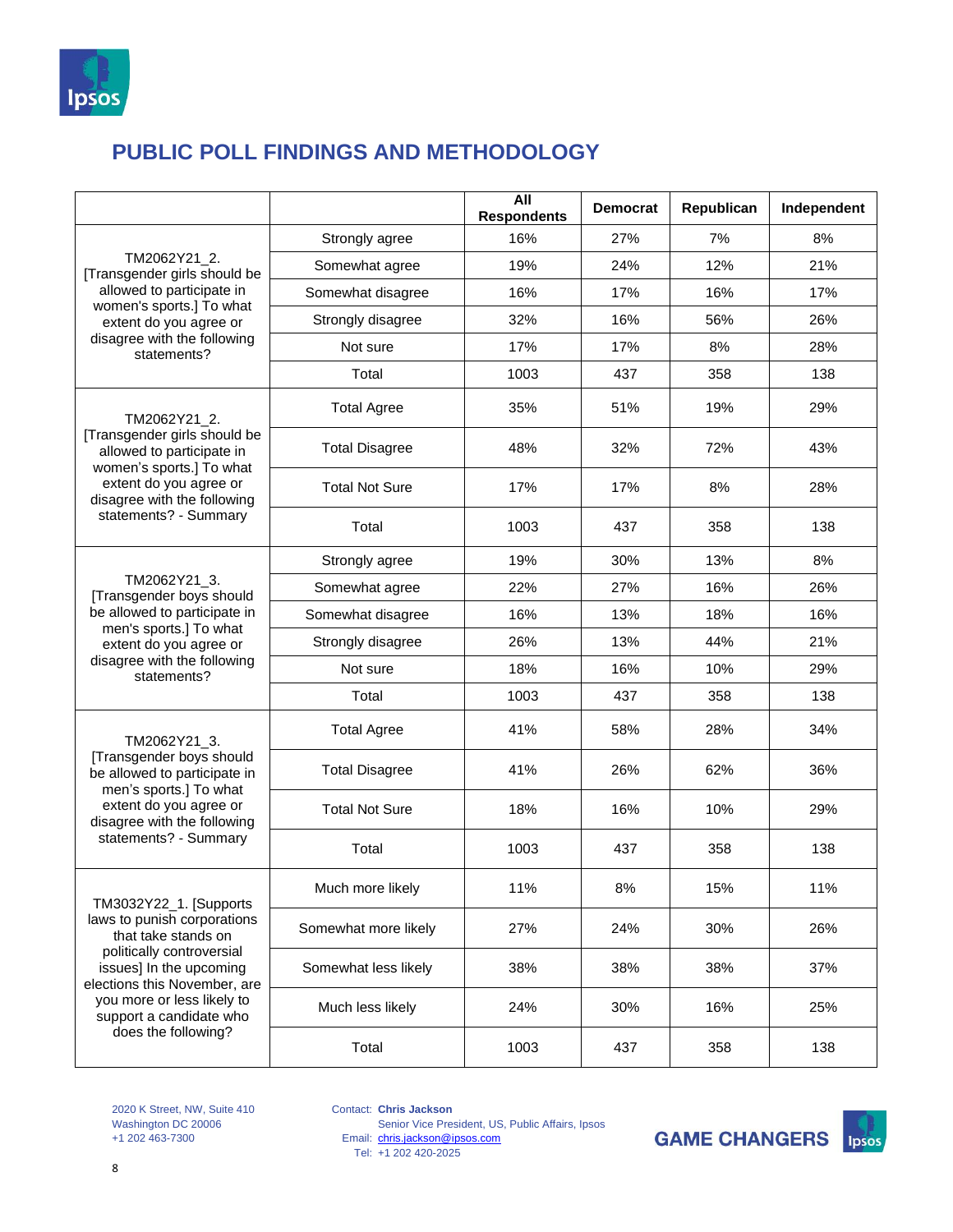

|                                                                                                                                                                   |                          | All<br><b>Respondents</b> | <b>Democrat</b> | Republican | Independent |
|-------------------------------------------------------------------------------------------------------------------------------------------------------------------|--------------------------|---------------------------|-----------------|------------|-------------|
| TM3032Y22_1. [Supports<br>laws to punish corporations                                                                                                             | <b>Total More Likely</b> | 38%                       | 32%             | 45%        | 37%         |
| that take stands on<br>politically controversial                                                                                                                  | <b>Total Less Likely</b> | 62%                       | 68%             | 55%        | 63%         |
| issues] Are you more or less<br>likely to support a candidate<br>who? - Summary                                                                                   | Total                    | 1003                      | 437             | 358        | 138         |
| TM3032Y22_2. [Supports                                                                                                                                            | Much more likely         | 18%                       | 12%             | 28%        | 16%         |
| laws to remove benefits or<br>government tax breaks from<br>corporations that push a                                                                              | Somewhat more likely     | 31%                       | 28%             | 36%        | 25%         |
| "woke" agenda] In the<br>upcoming elections this                                                                                                                  | Somewhat less likely     | 29%                       | 29%             | 24%        | 35%         |
| November, are you more or<br>less likely to support a<br>candidate who does the                                                                                   | Much less likely         | 22%                       | 31%             | 12%        | 24%         |
| following?                                                                                                                                                        | Total                    | 1003                      | 437             | 358        | 138         |
| TM3032Y22_2. [Supports<br>laws to remove benefits or<br>government tax breaks from                                                                                | <b>Total More Likely</b> | 49%                       | 40%             | 64%        | 41%         |
| corporations that push a<br>"woke" agenda] Are you<br>more or less likely to                                                                                      | <b>Total Less Likely</b> | 51%                       | 60%             | 36%        | 59%         |
| support a candidate who? -<br>Summary                                                                                                                             | Total                    | 1003                      | 437             | 358        | 138         |
| TM3032Y22_3. [Supports]                                                                                                                                           | Much more likely         | 17%                       | 26%             | 9%         | 12%         |
| laws to remove benefits or<br>government tax breaks from                                                                                                          | Somewhat more likely     | 29%                       | 36%             | 23%        | 26%         |
| corporations that are anti-<br>LGBTQ] In the upcoming<br>elections this November, are                                                                             | Somewhat less likely     | 29%                       | 22%             | 36%        | 33%         |
| you more or less likely to<br>support a candidate who                                                                                                             | Much less likely         | 25%                       | 16%             | 32%        | 29%         |
| does the following?                                                                                                                                               | Total                    | 1003                      | 437             | 358        | 138         |
| TM3032Y22_3. [Supports<br>laws to remove benefits or                                                                                                              | <b>Total More Likely</b> | 46%                       | 62%             | 32%        | 38%         |
| government tax breaks from<br>corporations that are anti-<br>LGBTQ] Are you more or<br>less likely to support a<br>candidate who does the<br>following? - Summary | <b>Total Less Likely</b> | 54%                       | 38%             | 68%        | 62%         |
|                                                                                                                                                                   | Total                    | 1003                      | 437             | 358        | 138         |

2020 K Street, NW, Suite 410 Washington DC 20006 +1 202 463-7300

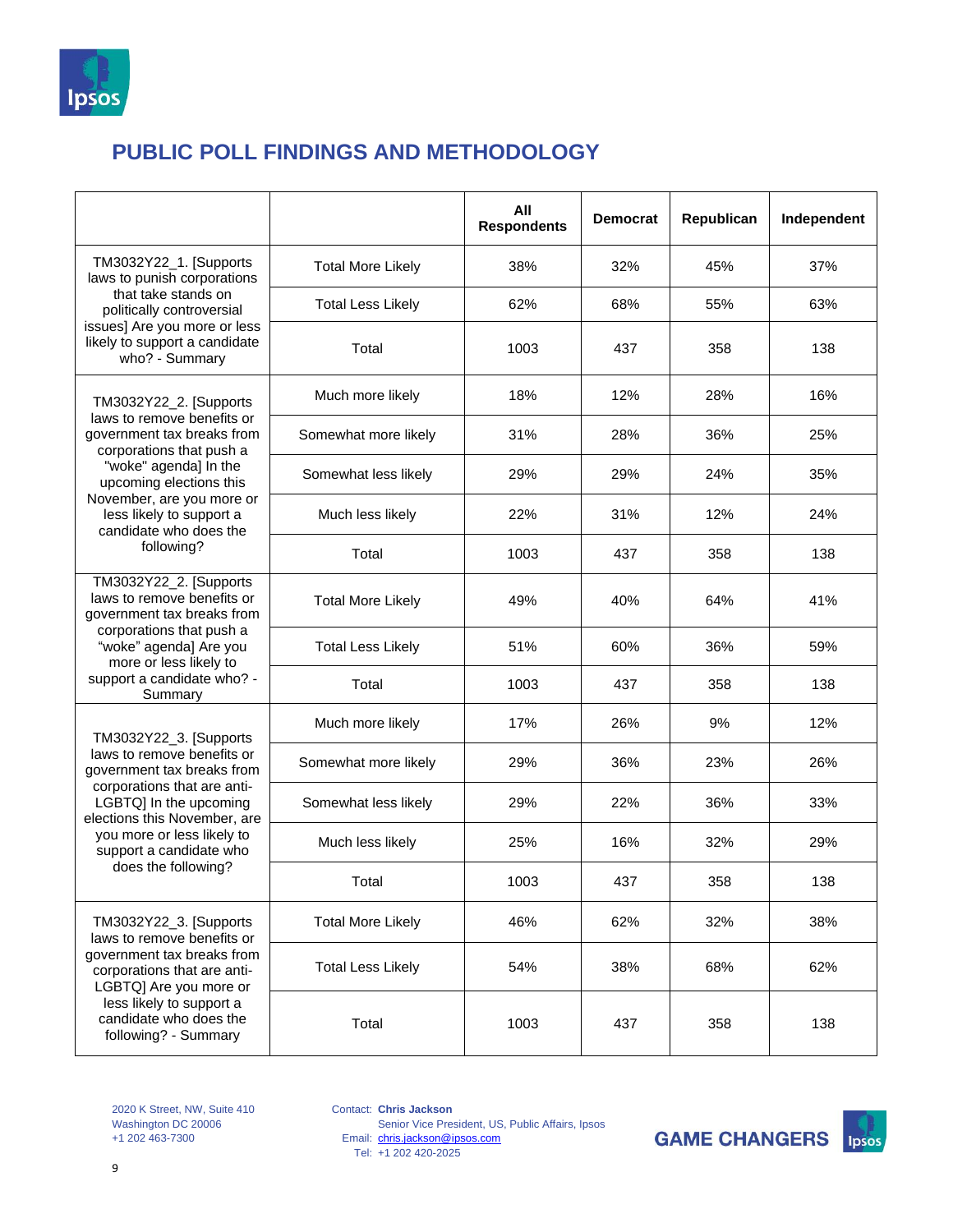

|                                                                                                                                                                                                                        |                                                                  | All<br><b>Respondents</b> | <b>Democrat</b> | Republican | Independent |
|------------------------------------------------------------------------------------------------------------------------------------------------------------------------------------------------------------------------|------------------------------------------------------------------|---------------------------|-----------------|------------|-------------|
| TM3032Y22_4. [Fights                                                                                                                                                                                                   | Much more likely                                                 | 32%                       | 44%             | 19%        | 34%         |
| against the wealthy and<br>powerful on behalf of regular                                                                                                                                                               | Somewhat more likely                                             | 40%                       | 39%             | 44%        | 28%         |
| Americans] In the upcoming<br>elections this November, are                                                                                                                                                             | Somewhat less likely                                             | 20%                       | 12%             | 28%        | 27%         |
| you more or less likely to<br>support a candidate who                                                                                                                                                                  | Much less likely                                                 | 8%                        | 6%              | 9%         | 10%         |
| does the following?                                                                                                                                                                                                    | Total                                                            | 1003                      | 437             | 358        | 138         |
| TM3032Y22_4. [Fights<br>against the wealthy and<br>powerful on behalf of regular                                                                                                                                       | <b>Total More Likely</b>                                         | 72%                       | 83%             | 63%        | 62%         |
| Americans] In the upcoming<br>elections this November, are<br>you more or less likely to                                                                                                                               | <b>Total Less Likely</b>                                         | 28%                       | 17%             | 37%        | 38%         |
| support a candidate who<br>does the following? -<br>Summary                                                                                                                                                            | Total                                                            | 1003                      | 437             | 358        | 138         |
| TM3032Y22_5. [Thinks<br>businesses and                                                                                                                                                                                 | Much more likely                                                 | 23%                       | 21%             | 27%        | 22%         |
| corporations have the same<br>right to free speech as                                                                                                                                                                  | Somewhat more likely                                             | 45%                       | 46%             | 47%        | 40%         |
| regular Americans] In the<br>upcoming elections this                                                                                                                                                                   | Somewhat less likely                                             | 21%                       | 20%             | 18%        | 27%         |
| November, are you more or<br>less likely to support a                                                                                                                                                                  | Much less likely                                                 | 11%                       | 12%             | 7%         | 12%         |
| candidate who does the<br>following?                                                                                                                                                                                   | Total                                                            | 1003                      | 437             | 358        | 138         |
| TM3032Y22_5. [Thinks<br>businesses and<br>corporations have the same<br>right to free speech as<br>regular Americans] Are you<br>more or less likely to<br>support a candidate who<br>does the following? -<br>Summary | <b>Total More Likely</b>                                         | 68%                       | 67%             | 74%        | 61%         |
|                                                                                                                                                                                                                        | <b>Total Less Likely</b>                                         | 32%                       | 33%             | 26%        | 39%         |
|                                                                                                                                                                                                                        | Total                                                            | 1003                      | 437             | 358        | 138         |
|                                                                                                                                                                                                                        | Donald Trump                                                     | 52%                       | 12%             | 75%        | 20%         |
|                                                                                                                                                                                                                        | Marco Rubio                                                      | 2%                        | 5%              | 1%         | 1%          |
| 3. Who did you vote for in<br>the Republican primary for<br>president in 2016?<br>[Base: Republicans]                                                                                                                  | John Kasich                                                      | $1\%$                     | $1\%$           | 1%         | $1\%$       |
|                                                                                                                                                                                                                        | <b>Ted Cruz</b>                                                  | 2%                        | 2%              | 2%         | 1%          |
|                                                                                                                                                                                                                        | Ben Carson                                                       | 2%                        | 3%              | 1%         | 3%          |
|                                                                                                                                                                                                                        | Some other candidate                                             | 5%                        | 6%              | 3%         | 10%         |
|                                                                                                                                                                                                                        | I did not vote in the 2016<br>Republican presidential<br>primary | 33%                       | 68%             | 15%        | 55%         |
|                                                                                                                                                                                                                        | Not sure                                                         | 4%                        | 3%              | 2%         | 9%          |
|                                                                                                                                                                                                                        | Total                                                            | 573                       | 82              | 353        | 138         |

2020 K Street, NW, Suite 410 Washington DC 20006 +1 202 463-7300

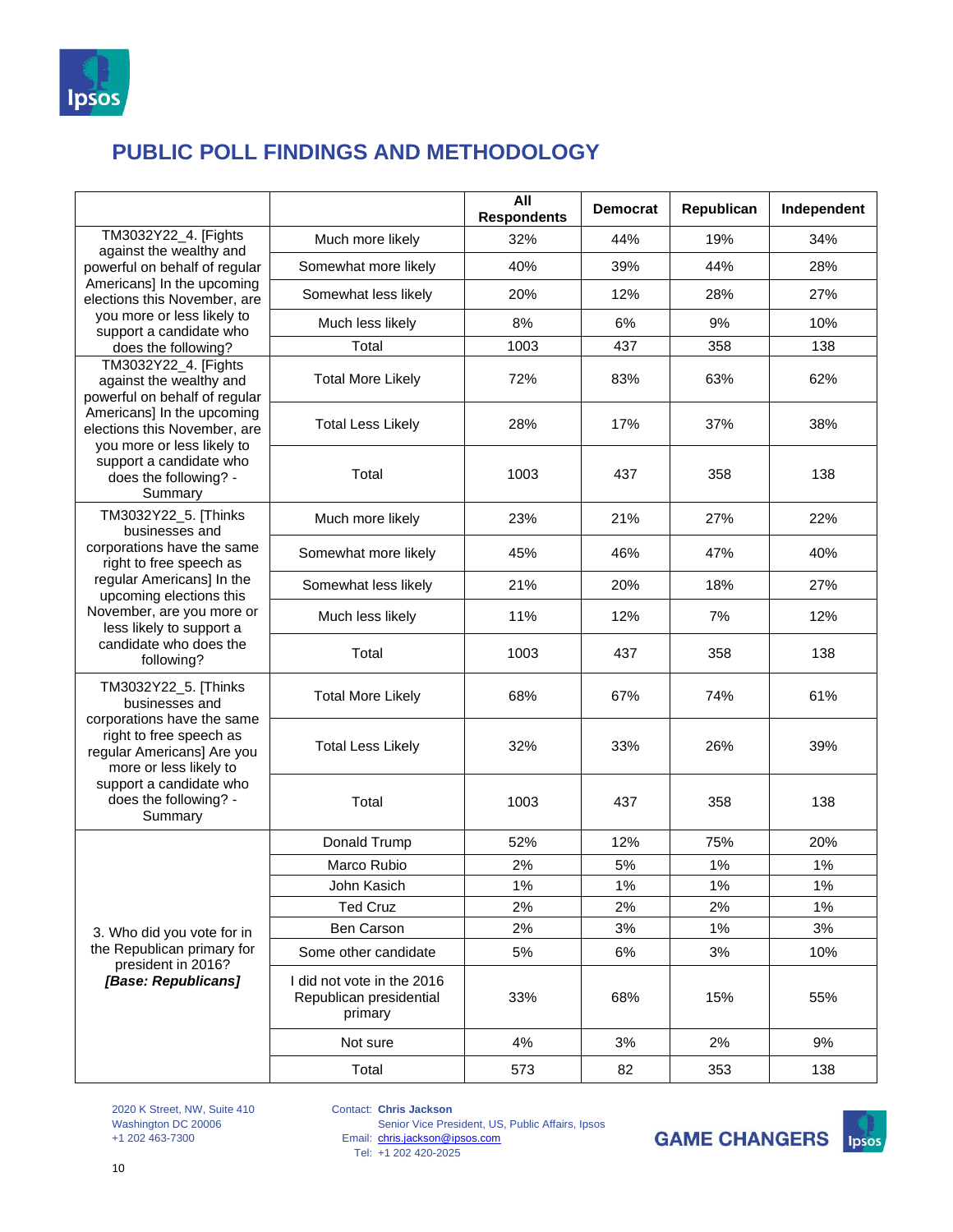

#### **About the Study**

These are some of the findings of an Ipsos poll conducted between April 27-28, 2022 on behalf of Thomson Reuters. For this survey, a sample of 1,003 adults age 18+ from the continental U.S., Alaska, and Hawaii was interviewed online in English.

The sample was randomly drawn from Ipsos' [online](https://www.ipsos.com/en-us/public-opinion-polling-downloads) panel, partner online panel sources, and ["river"](https://www.ipsos.com/en-us/public-opinion-polling-downloads) [sampling](https://www.ipsos.com/en-us/public-opinion-polling-downloads) and does not rely on a population frame in the traditional sense. Ipsos uses fixed sample targets, unique to each study, in drawing a sample. After a sample has been obtained from the Ipsos panel, Ipsos calibrates respondent characteristics to be representative of the U.S. Population using standard procedures such as raking-ratio adjustments. The source of these population targets is U.S. Census 2019 American Community Survey data. The sample drawn for this study reflects fixed sample targets on demographics. Posthoc weights were made to the population characteristics on gender, age, race/ethnicity, region, and education.

Statistical margins of error are not applicable to online non-probability polls. All sample surveys and polls may be subject to other sources of error, including but not limited to coverage error and measurement error. Where figures do not sum to 100, this is due to the effects of rounding. The precision of Ipsos online polls is measured using a credibility interval. In this case, the poll has a credibility interval of plus or minus 3.8 percentage points for all respondents. Ipsos calculates a design effect (DEFF) for each study based on the variation of the weights, following the formula of Kish (1965). This study had a credibility interval adjusted for design effect of the following (n=1,003, DEFF=1.5, adjusted Confidence Interval=+/-5.3 percentage points).

#### **For more information on this news release, please contact:**

Chris Jackson Senior Vice President, US Public Affairs +1 202 420-2025 chris.jackson@ipsos.com

Annaleise Lohr Director, US Public Affairs Annaleise.lohr@ipsos.com